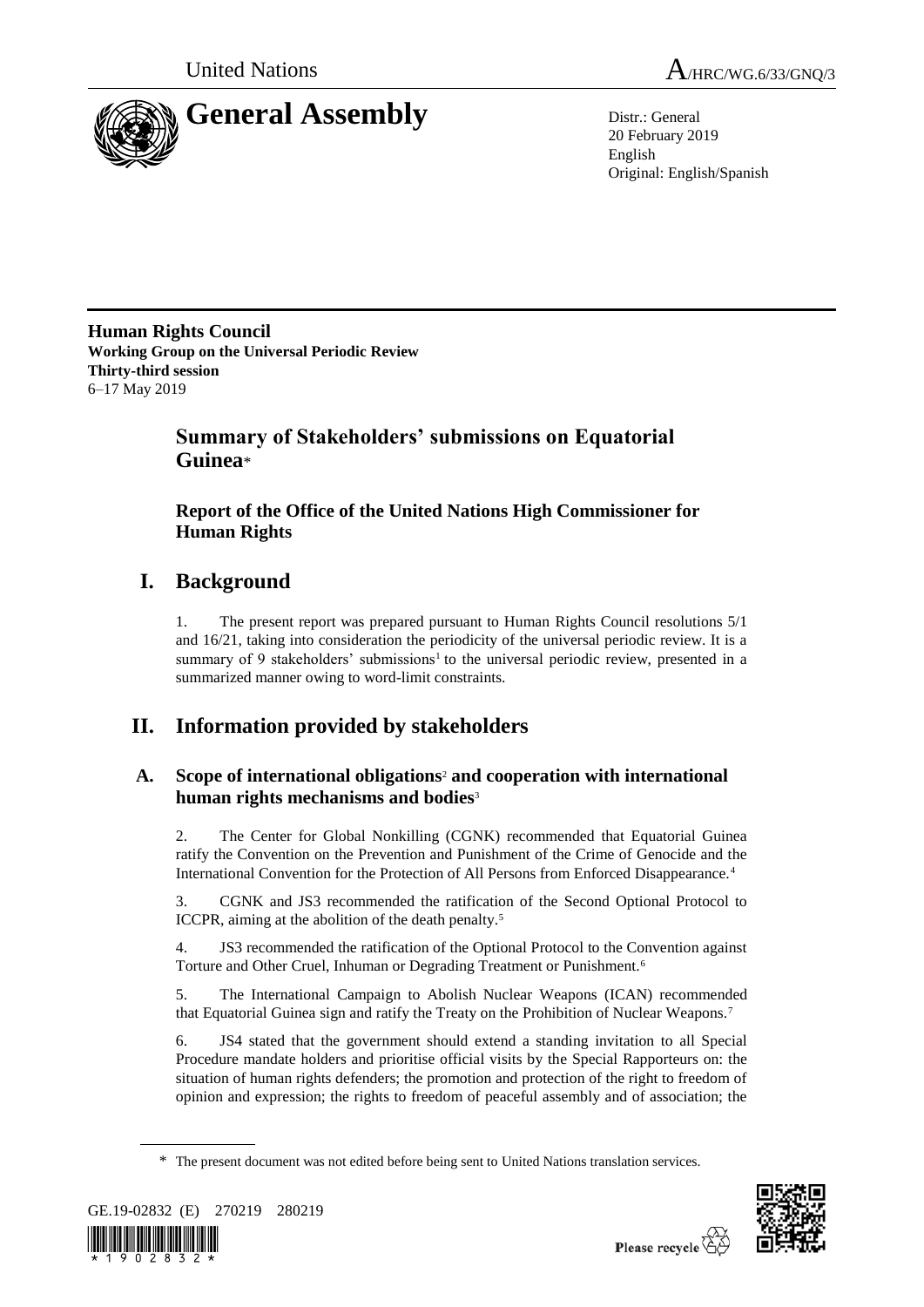independence of judges and lawyers; extrajudicial, summary or arbitrary executions; the right to privacy; and the Working Group on arbitrary detention.<sup>8</sup>

## **B. National human rights framework**<sup>9</sup>

7. JS3 noted that the constitutional reform undertaken in Equatorial Guinea had established the institution of the Ombudsman. Under the Constitution, the Ombudsman was responsible for defending citizens' constitutional rights. The Office of the Ombudsman did not meet the criteria of independence and pluralism set out in the principles relating to the status of national institutions for the promotion and protection of human rights (Paris Principles), as the Ombudsman was appointed by parliament, which was controlled entirely by the governing party and under the orders of the President of the Republic.<sup>10</sup>

8. Amnesty International (AI) recommended that Equatorial Guinea create an independent national human rights institution in line with the Paris Principles, fully independent from the government.<sup>11</sup>

9. JS1 indicated that the government had received recommendations to improve public access to information on policy measures, however, public and accessible information on HIV/AIDS remained scarce.<sup>12</sup>

## **C. Implementation of international human rights obligations, taking into account applicable international humanitarian law**

### **1. Cross-cutting issues**

#### *Equality and non-discrimination*<sup>13</sup>

10. JS2 noted that homosexuality, lesbianism and other forms of sexual diversity were considered a pathology in Equatorial Guinea, even by government institutions. The diagnosis and treatment of their "manifestations" were governed by a protocol involving distinct stages that clearly violated the dignity and rights of persons with a gender identity that did not fall within the socially established gender binary. <sup>14</sup> It added that, although homosexuality was not criminalized under the law of Equatorial Guinea, nor was homophobia; that legal vacuum made the country a haven for homophobic practices.<sup>15</sup>

11. According to JS2, although there was no anti-homosexuality law, the illegal fine imposed in police stations for being homosexual apparently ranged between 50,000 and 150,000 francs (90 to 270 dollars). JS2 also noted the testimony of 10 lesbian, gay, transgender, bisexual or intersex women who were allegedly the victims of physical, sexual and psychological abuse in prisons and, above all, in military and police training academies. JS2 took note of the allegations concerning 30 cases of forced pregnancy among lesbian, gay, transgender, bisexual or intersex women documented in the cities of Malabo and Bata. As a consequence, the young mothers had high rates of depression and alcohol and drug dependence. It also reported physical assaults and arbitrary imprisonment.<sup>16</sup>

12. JS1 indicated that persons living with HIV/AIDS resisted to access testing, counselling and antiretroviral treatment due to the high risk of stigmatization and marginalization. <sup>17</sup> JS1 recommended that Equatorial Guinea develop and implement a national legislation to ban processes, policies and statements that stigmatize, discriminate, or violate rights of HIV/AIDS patients.<sup>18</sup>

## **2. Civil and political rights**

#### *Right to life, liberty and security of person*<sup>19</sup>

13. JS3 noted that on 13 February 2014, the President had signed Decree No. 426/2014, which established a temporary moratorium on the application of the death penalty in Equatorial Guinea. However, there was reportedly evidence that four weeks before that announcement was made, the Government had clandestinely executed the prisoners sentenced to death in the country.<sup>20</sup>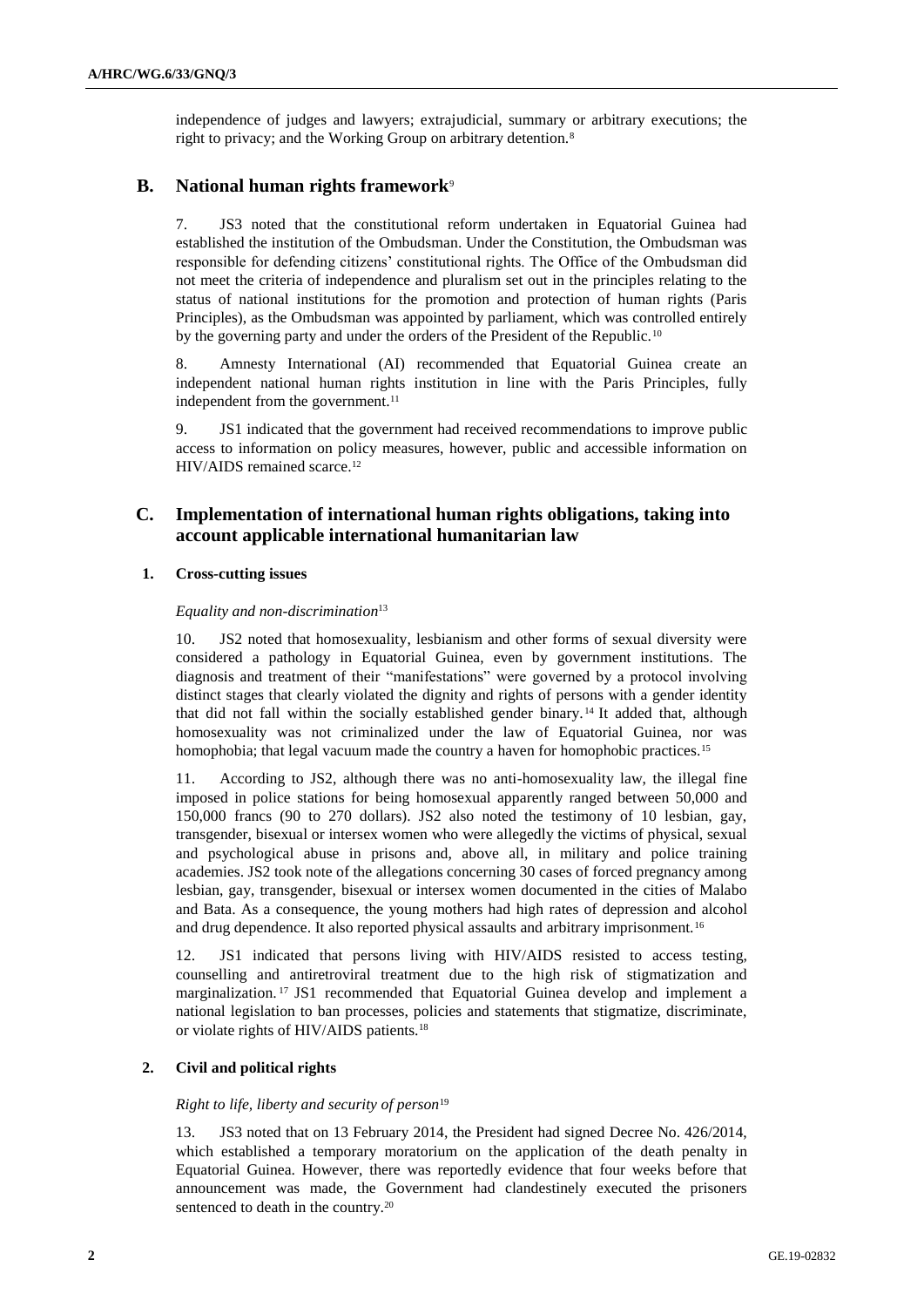14. JS3 recommended that the death penalty should be abolished by law and that investigations should be conducted into unlawful killings and extrajudicial executions committed by security personnel and that those responsible should be prosecuted.<sup>21</sup>

15. JS3 stated that the main perpetrators of torture in the police stations and prisons of Equatorial Guinea were well known, but none of them had been the subject of a judicial investigation. They all enjoyed immunity and in some instances had been promoted to positions in the Government or public administration.<sup>22</sup>

16. JS3 said that arbitrary detention was a weapon frequently used by the governing regime. Any individual in uniform, leader of the governing party or family member of an authority could decide arbitrarily to detain an ordinary citizen. Arbitrary detention was used in conjunction with threats, intimidation and harassment against dissidents, activists and politicians. Furthermore, such detention was usually accompanied by unlawful imprisonment of varying duration and could take place for any reason: interpersonal problems, common conflicts or political intolerance.<sup>23</sup> JS3 provided details of cases of detention.<sup>24</sup>

17. JS3 also stated that it was difficult to accurately assess conditions of detention in prisons in Equatorial Guinea. Visits were restricted and often even lawyers were not allowed to enter to meet with their clients. For ordinary prisoners, visits were only permitted on weekends and prisoners had no privacy with their family members. Family members did not dare make statements for fear of government reprisals. Political prisoners were not allowed any visits. Many prisoners died in detention as a result of torture or lack of medical care.<sup>25</sup>

18. JS3 recommended: ensuring that all those suspected of having committed a recognizable criminal offence should be promptly charged and tried within a reasonable time frame; putting an immediate end to the practice of incommunicado detention and secret detention and disclosing the whereabouts of all detainees; putting an immediate stop to the practice of holding the family members of political opponents as hostages; and fully applying Act No. 6/2006 which prohibited torture and bringing to justice those suspected of having participated in acts of torture, including political officials.<sup>26</sup>

19. JS2 noted that the situation of women in public prisons in Equatorial Guinea and the treatment they received in police stations were characterized by a complete disregard for their integrity. Female prisoners were extremely vulnerable to sexual assault and sexual violence by prison guards and fellow prisoners. It also noted that there was no segregation in prisons and that men and women shared common spaces. $27$ 

#### *Administration of justice, including impunity, and the rule of law*<sup>28</sup>

20. JS4 indicated that the independence of the judiciary was seriously compromised as, according to Article 85 of the Constitution, judges must consult the President, who was Equatorial Guinea's First Magistrate, before they ruled on certain cases.<sup>29</sup>

21. JS3 stated that it was not possible to speak of judicial independence in Equatorial Guinea. The President of the Republic appointed and dismissed judges and prosecutors without any legal basis. Those judges handed down their judgments in accordance with the wishes of the President. The courts were not independent or impartial, as the executive branch exercised total control over the legislature and the judiciary, which made it impossible to oversee the executive branch. Procedural guarantees were not respected during trials and the right to the presumption of innocence was not recognized. The inability to guarantee the independence of the judiciary had resulted in the violation of the right to a fair trial.<sup>30</sup>

#### *Fundamental freedoms and the right to participate in public and political life*<sup>31</sup>

22. JS4 reported that freedom of expression was severely restricted, in policy and practice.<sup>32</sup> JS4 noted that the publication of information or requests for information by journalists or media agencies, which the authorities deemed to violate the personal honour or reputation of a family or individual, was considered an act of defamation. In addition, defamation continued to be codified under Article 240 of the Criminal Code.<sup>33</sup>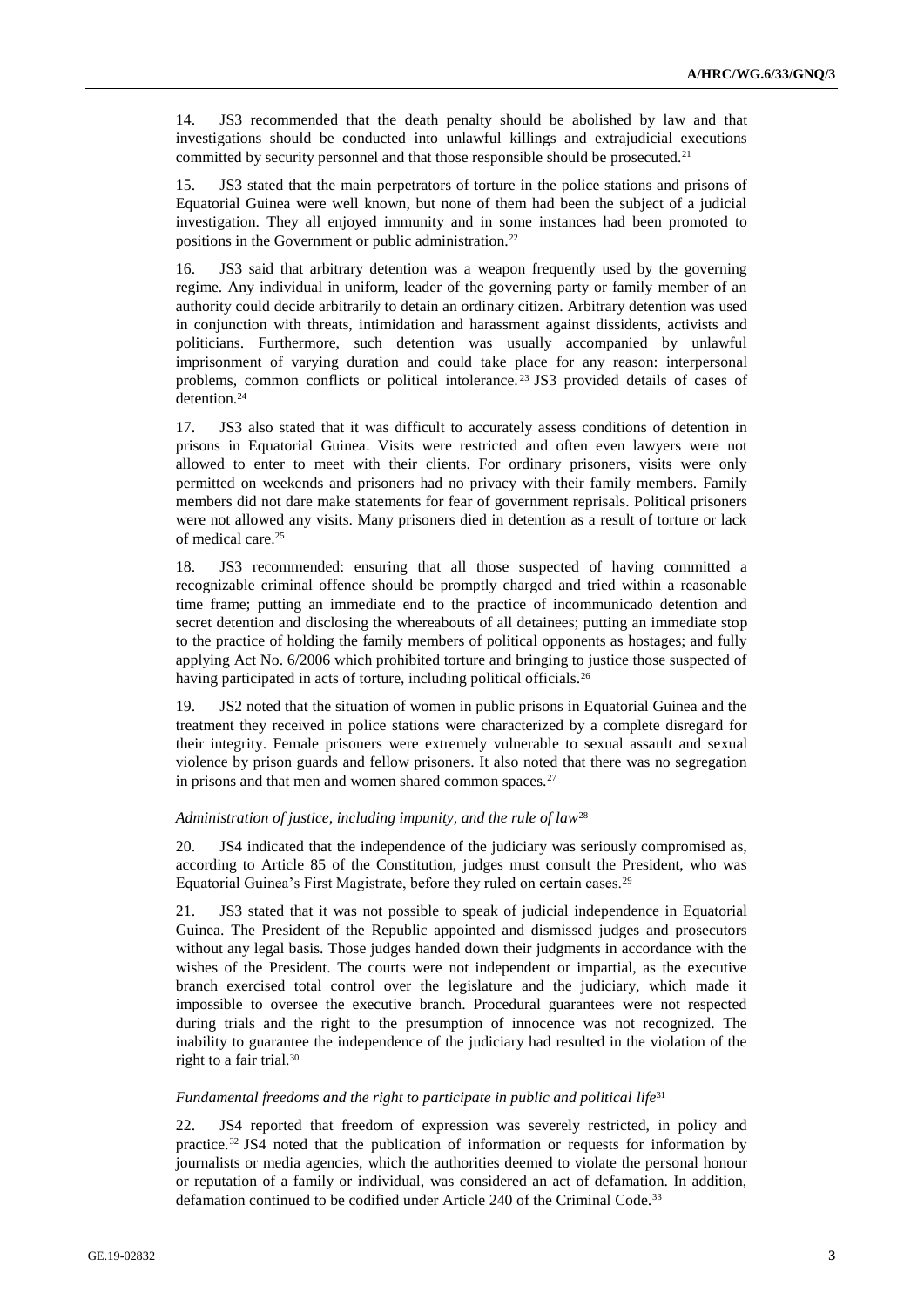23. JS4 added that very few private newspapers existed and those that did were strictly censored. Journalists who offered views that were critical of the government, security forces or the president and his family were dismissed or judicially persecuted. The authorities regularly blocked the websites of exiled groups, the political opposition and foreign news sources. The government also prevented information on protests and democratic uprisings in other countries from being broadcast in Equatorial Guinea.<sup>34</sup>

24. JS4 recommended that Equatorial Guinea: ensure the freedom of expression and media freedom by bringing national legislation into line with international standards; and reform defamation legislation in conformity with article 19 of the International Covenant on Civil and Political Rights.<sup>35</sup>

25. AI noted that Equatorial Guinea accepted recommendations<sup>36</sup> concerning human rights defenders and journalists. However, harassment and intimidation continued to be used against human rights defenders, activists and political opponents. They also continued to be victims of arbitrary arrests and detentions. Since the last review no progress had been made in the implementation of any of these recommendations which affected the work of human rights defenders and activists.<sup>37</sup>

26. JS4 also indicated that the government viewed any independent Civil Society Organisations (CSOs) with suspicion and over recent decades had systematically cultivated an environment that made it impossible for organisations interested in addressing human rights, corruption, democracy and governance to be registered or function effectively.<sup>38</sup>

27. JS1 reported that currently non-governmental organizations involved in the fight against HIV/AIDS had actively contributed to raise awareness about the epidemic. However, they faced serious challenges due to governmental corruption and repression.<sup>39</sup>

28. Similarly, JS2 noted that Equatorial Guinea did not give the necessary space to NGOs to raise public awareness about the elimination of discrimination and violence against women.<sup>40</sup>

29. AI indicated that non-governmental organizations (NGOs) activities continued to be regulated by Law 1/1999, adopted on 24 February 1999. According to national NGOs, this law placed obstacles on their independence, functioning and development, including by imposing financial constraints which limit their capacity to receive donations from abroad which, in turn, prevent NGOs from carrying out their activities. The registration process for NGOs was also an obstacle because there is no set timeframe for the government response to a registration request from an NGO.<sup>41</sup>

30. AI noted that, according to information which had recently been released by official sources, a new NGO law has been sent to Parliament. However, NGOs had not been informed or consulted.<sup>42</sup>

31. AI recommended that Equatorial Guinea: repeal or amend legislation that may place obstacles in the way of legitimate activities to promote and defend human rights, including with regard to the rights to freedom of expression, peaceful assembly and association; and immediately reform Law 1/1999 regulating NGOs, including in line with recommendations made by NGOs, in order to facilitate their registration and enable their full and independent functioning.<sup>43</sup>

32. JS4 recommended that Equatorial Guinea: take measures to foster a safe, respectful and enabling environment for civil society, including by removing legal and policy measures that unwarrantedly limit the right to association; facilitate the registration of all CSOs that have submitted applications for registration; and remove all undue restrictions on the ability of CSOs to receive domestic and international funding.<sup>44</sup>

33. JS4 noted that most human rights defenders (HRDs) and independent journalists resorted to self-censorship or had been forced to flee the country.<sup>45</sup> JS4 reported that HRDs and civil society representatives were often subjected to arbitrary arrests, prolonged detentions and judicial persecution, and reported on cases of detention of such persons.<sup>46</sup>

34. AI recommended that Equatorial Guinea: investigate all threats and attacks against human rights defenders and activists and bring to justice those suspected to be responsible;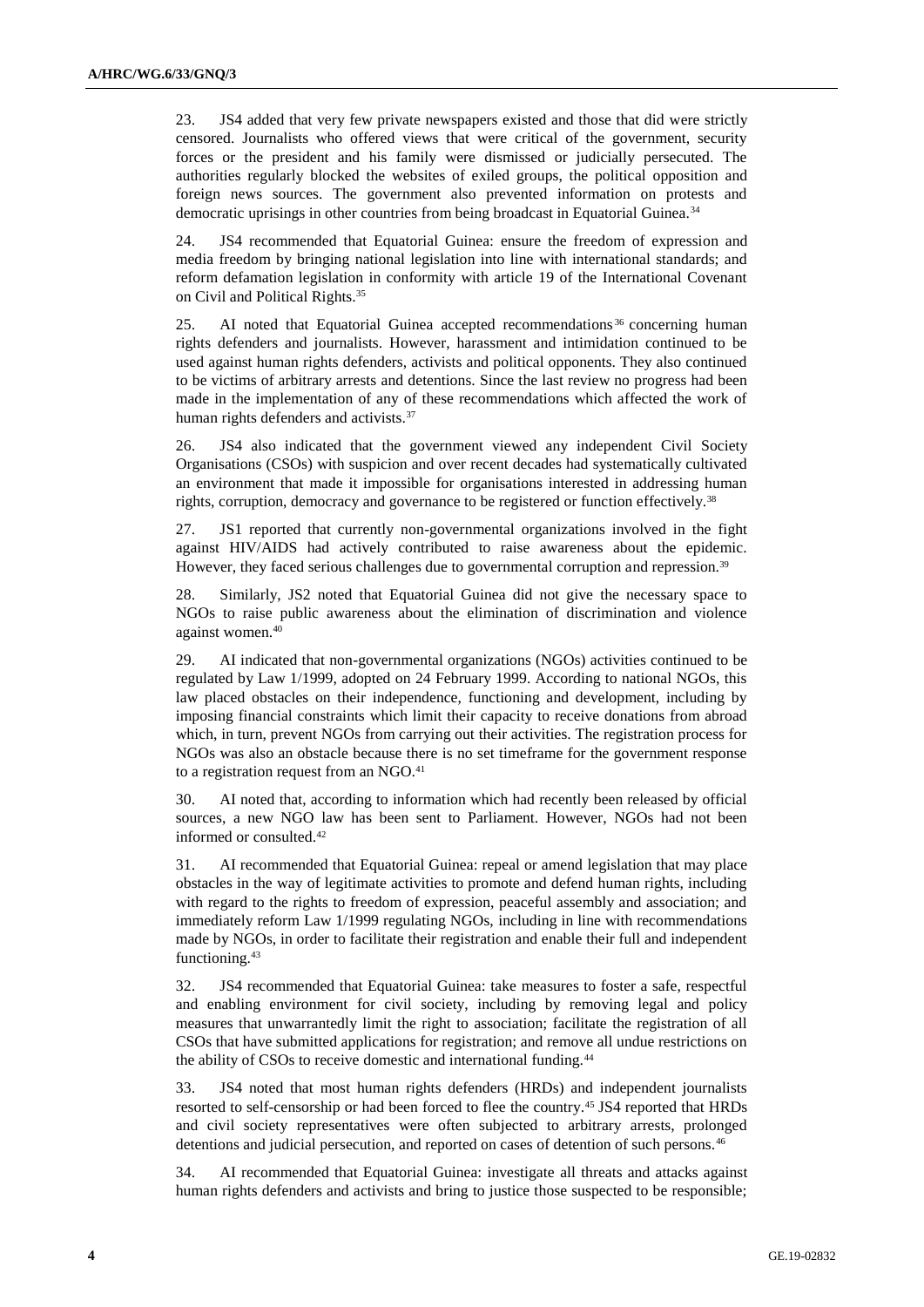and refrain from using language that stigmatizes, abuses, disparages or discriminates against human rights defenders.<sup>47</sup>

35. JS4 recommended that Equatorial Guinea unconditionally and immediately release all HRDs, civil society representatives and political activists detained for exercising their fundamental rights to the freedoms of association, peaceful assembly and expression.<sup>48</sup>

36. JS4 stated that public assemblies in Equatorial Guinea were governed by Law 4/1992 on Freedom of Assembly and Demonstrations. According to Article 7 of the law, protest organisers must inform the Director General of National Security seven days before the start of a protest. In practice, however, notifications from civil society and the political opposition to hold peaceful protests to raise concerns about the actions of the government or on any issue related to the military, the president and his family were rejected.<sup>49</sup>

37. JS4 indicated that even though elections were held regularly, the authorities repressed the activities of opposition parties and arrested and prosecuted dissidents to enable the ruling Democratic Party of Equatorial Guinea to stay in power. 50

38. JS3 noted that the Electoral Authority of Equatorial Guinea remained under the control of the governing party. The governing party had an absolute monopoly on the State media, which were subjected to relentless censorship and to which the opposition had no access. During the electoral campaign, the Government had denied the opposition the opportunity access to the national media to broadcast its message.<sup>51</sup>

39. JS3 recommended that Equatorial Guinea should ratify the African Charter on Democracy, Elections and Governance, adopted by the African Union in Addis Ababa on 30 January 2007, which included an institutional commitment to organize regular, free, fair and transparent elections conducted by competent, independent and impartial national electoral bodies.<sup>52</sup> It also recommended liberalizing the private media sector and opening up the public media to all political parties and civil society organizations in the country, in compliance with the provisions of the Constitution.<sup>53</sup>

40. JS2 noted that women's representation in politics and positions of responsibility in the three branches of government remained low, including in the diplomatic service. By way of illustration, of a total of 100 deputies in the Chamber of Deputies, 18 were women. In the Senate, 13 per cent of the 75 senators were women, while 13 per cent of the 76 members of the cabinet of senior officials were women. The Supreme Court of Justice, the country's highest court, did not have any female judges. <sup>54</sup> JS2 recommended adopting mechanisms to increase the participation of women in political and public life, particularly in decision-making positions, in accordance with article 13.2 of the Constitution.<sup>55</sup>

#### *Right to privacy and family life*<sup>56</sup>

41. JS2 reported that traditional marriage customs were still practised.<sup>57</sup> Women did not have the same rights as men in areas related to customary marriage. Equally, women had fewer rights as widows, when they were subjected to physical abuse, and in relation to issues such as dowries and polygamy. Despite the commitments made by Equatorial Guinea at the national level, the courts continued to give preference to customary traditions over women's rights.<sup>58</sup>

42. JS2 noted that, despite the commitment made by Equatorial Guinea to create mechanisms to achieve equality in marriage and in the event of separation or divorce, women's access to justice remained limited. Reasons included the high cost, a low level of education and lack of information among women, and the persistent discrimination against women when it came to the division of assets acquired during marriage and the custody of the children of the marriage. For example, according to the interpretation of customary law, in the event of separation or divorce, women in traditional marriages lost their rights, were obliged to return their dowries and in many cases were not allowed to keep their personal effects, and custody of children born into the marriage was given to the father.<sup>59</sup>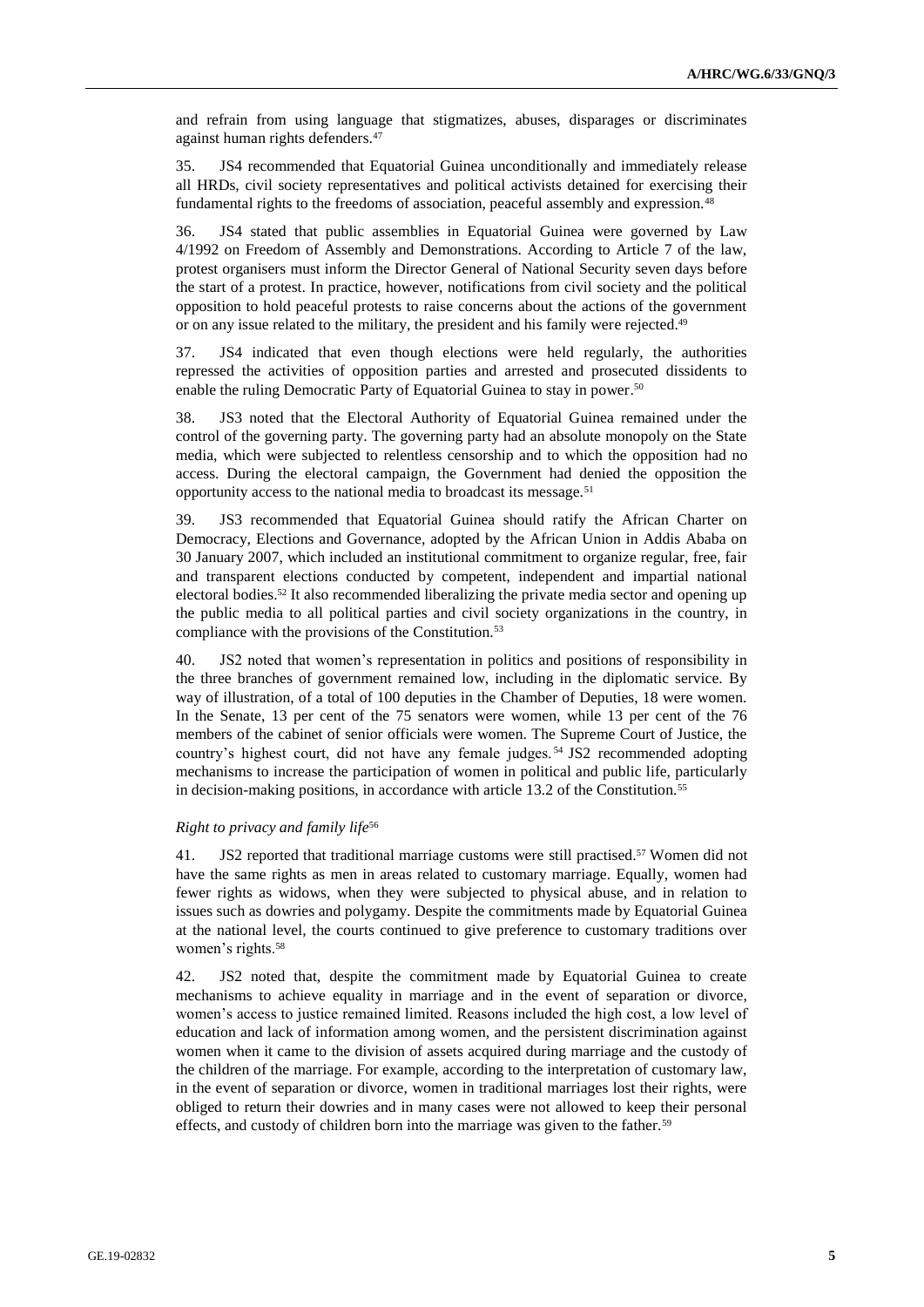## **3. Economic, social and cultural rights**

#### *Right to work and to just and favourable conditions of work*<sup>60</sup>

43. JS4 indicated that the Law on Trade Unions (1992) imposed a number of restrictive provisions that made it difficult for trade unions to register and represent their members. While the law codified that the State will recognise the right of employees in the public administration to organise, it also stipulated that trade unions should have at least 50 members from the same workplace and geographic location before they can be registered. This requirement effectively prevented unions from registering because very few employers employed large numbers of people and there were many geographic divisions in Equatorial Guinea. Workers were also intimidated and put under pressure to join the ruling party. In effect, the government only recognised one union – the union of small farmers.<sup>61</sup>

44. JS4 recommended that Equatorial Guinea guarantee the existence and effective and independent functioning of autonomous trade unions, by removing proscriptions on the formulation of independent labour unions and undue limitations on the right to strike.<sup>62</sup>

45. JS2 stated that the discrimination faced by women in Equatorial Guinea in gaining access to education was one of the reasons for their limited access to employment, although there were no data on the issue. The Government had made little effort to eliminate discrimination against women in the field of employment.<sup>63</sup> Discrimination in the world of work was worse in rural areas, where there was widespread poverty and no strategy or existing or planned measures to alleviate poverty and improve the situation of women.<sup>64</sup>

#### *Right to an adequate standard of living*<sup>65</sup>

46. El Pueblo Indígena Bubi de la Isla de Bioko (the Indigenous People of the Island of Bioko) (EPIBIB) noted that the indigenous Bubi population of the island of Bioko had been subjected to the expropriation of its land, including agricultural land, without any compensation. Many people were dying of starvation. For a long time, the economy had been based on the production of cocoa, but the Government had allegedly destroyed almost all the cocoa farms to make way for the construction of military camps, football pitches and other facilities. It added that Bubi women had low life expectancy because of extreme poverty, and when they died left behind minor children who did not come under the protection of the State.<sup>66</sup>

## *Right to health*<sup>67</sup>

47. JS1 indicated that HIV/AIDS was a widespread epidemic in Equatorial Guinea, and constituted one of the main causes of morbidity and mortality among the population. About 53,000 adults and children were counted as infected in 2017. Women and young individuals aged 15 to 19 years are currently the most afflicted.<sup>68</sup>

48. JS1 stated that the government claimed to have developed programs to control and eradicate sexually transmitted diseases and HIV/AIDS. However, the epidemic not only prevailed, but increased during the reporting period. The level of prevalence of HIV infection among women had tripled in the past 11 years and children, orphan minors, sex workers, immigrants, and military men remained as the groups most vulnerable among the population.<sup>69</sup>

49. JS1 also recommended that Equatorial Guinea: implement a comprehensive and country-wide sexual health education in the school system by the end of 2019 designed to reach all vulnerable populations, and that specially focused on HIV/AIDS infection and risk behaviours and preventative methods; and implement a comprehensive medical care distribution model which integrates HIV/AIDS care into primary health care, and prioritizes vulnerable communities.<sup>70</sup>

50. JS1 reported that the rate of prevalence of the HIV/AIDS epidemic was much higher among women. Prevalence remained remarkably high among pregnant women, with 7.8% and 8.8% in 2016. According to basic indicators released in 2014, the most vulnerable to the risk and HIV infection were women between 35 and 39 years (13%), pregnant women who worked as merchants (19.7%) and agricultural workers (15.4%). Women remain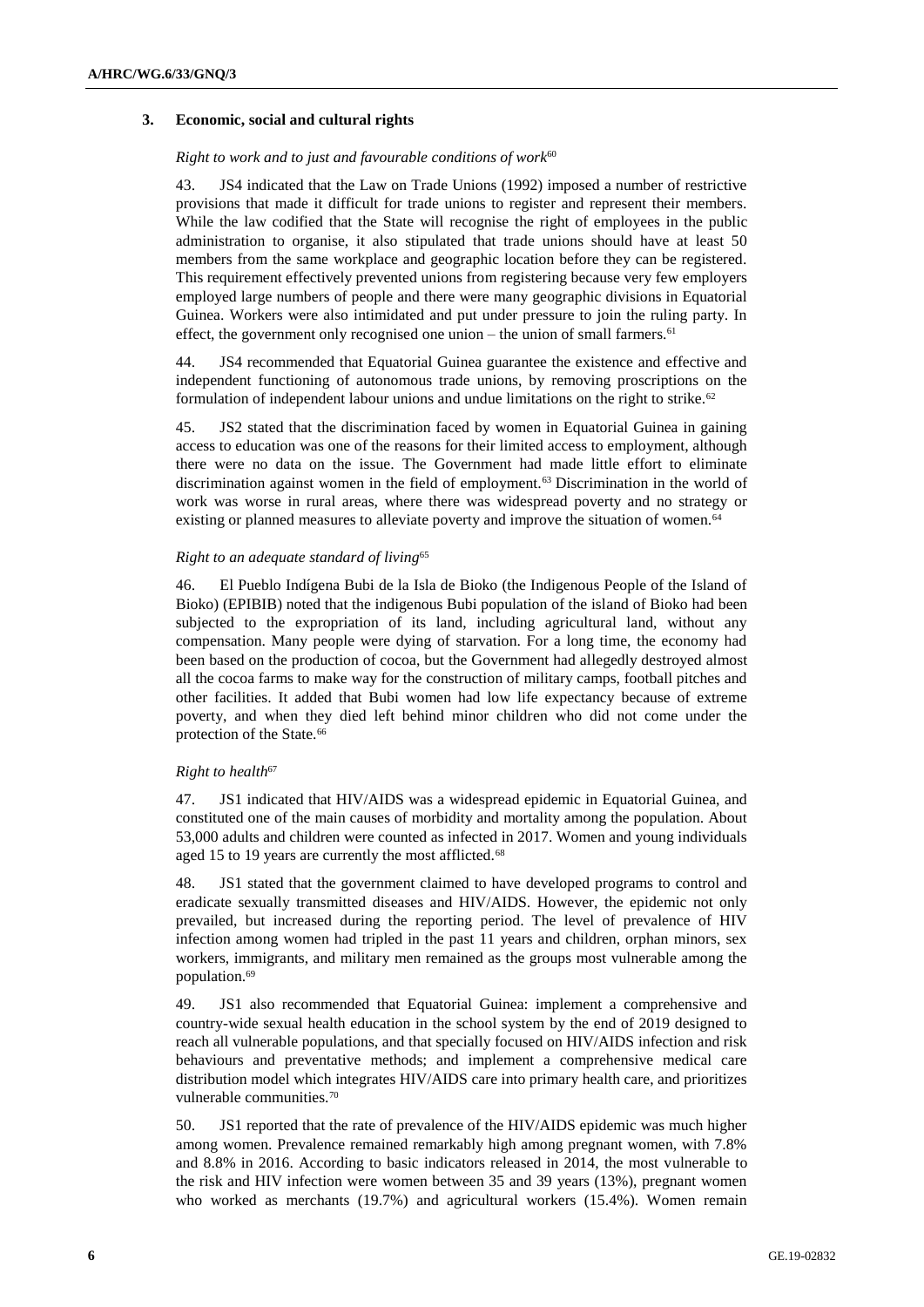unprotected.<sup>71</sup> JS1 recommended that Equatorial Guinea promote a healthcare framework that included outreach programs, testing for HIV-AIDS and protection guidelines for pregnant women at all health centers and hospitals.<sup>72</sup>

51. JS1 also reported that there was no mental health care legislation or protocols in Equatorial Guinea. It added that there were no departments of psychiatry established in public hospitals, and health care facilities dedicated to mental health were wholly insufficient. Individuals with mental health needs were at a present and constant risk of falling victim to violence and all forms of abuse.<sup>73</sup> JS1 recommended that Equatorial Guinea immediately implement effective legislation and policy regulations on mental health care and practice, that protect health care rights, and that specifically stipulate procedures on how to protect individual's rights against abuse, violence and discrimination.<sup>74</sup>

#### *Right to education*<sup>75</sup>

52. JS2 noted that the Government had taken measures that hindered girls' normal access to education, such as the issuance of Decree No. 1 of 18 July 2016 by the Ministry of Education on early pregnancy. That decree strictly prohibited access to classrooms for pregnant students.<sup>76</sup>

53. JS2 recommended drafting protocols for the annual compilation of data, disaggregated by gender, on basic indicators, including the school dropout and achievement rates and the reasons for dropout.<sup>77</sup>

54. EPIBIB indicated that many indigenous Bubi children could not go to school because of a lack of financial means, as education was not free and there was a shortage of schools on Bioko island.<sup>78</sup>

## **4. Rights of specific persons or groups**

#### *Women*<sup>79</sup>

55. JS2 noted that, during the last universal periodic review, Equatorial Guinea had committed to promoting and protecting women's rights. However, inequality and discrimination against women had only worsened, especially in recent years.<sup>80</sup> There was apparently a total lack of awareness of the treaties and conventions ratified by the Government on the protection of the rights of women and combating gender-based violence.<sup>81</sup> It added that there were major inequalities throughout the country between men and women and that the Government had not taken measures to combat social stereotypes. It recommended accelerating the drafting and adoption of a law on gender equality that clearly prohibited discrimination against women.<sup>82</sup>

56. JS2 recommended that Equatorial Guinea should: accelerate the drafting and adoption of a law on gender equality that clearly prohibited discrimination against women; strengthen the capacity of the Ministry of Social Affairs and Gender Equality and provide it with sufficient human, technical and financial resources to properly carry out its mandate and increase its efficiency; and involve NGOs, especially women's organizations, in the design and implementation of policies, programmes and measures to promote gender equality and women's rights.<sup>83</sup>

57. JS2 indicated that perpetrators of physical abuse against women within marriage continued to go unpunished, as that practice was considered to be in accordance with traditional norms.<sup>84</sup> The few women who dared to report the violence committed against them by their husbands found that, as domestic violence was not classified as a specific crime, it was not treated with the necessary urgency and was dealt with as a common offence like bodily harm or assault.<sup>85</sup> JS2 considered that there were no effective legal complaint mechanisms in Equatorial Guinea to report such crimes. The local offices of the Ministry of Social Affairs and Gender Equality provided legal advice and mediation services to women who were the victims of discrimination and domestic violence. However, there were no legal mechanisms to bring complaints before the courts or ensure that perpetrators were punished. 86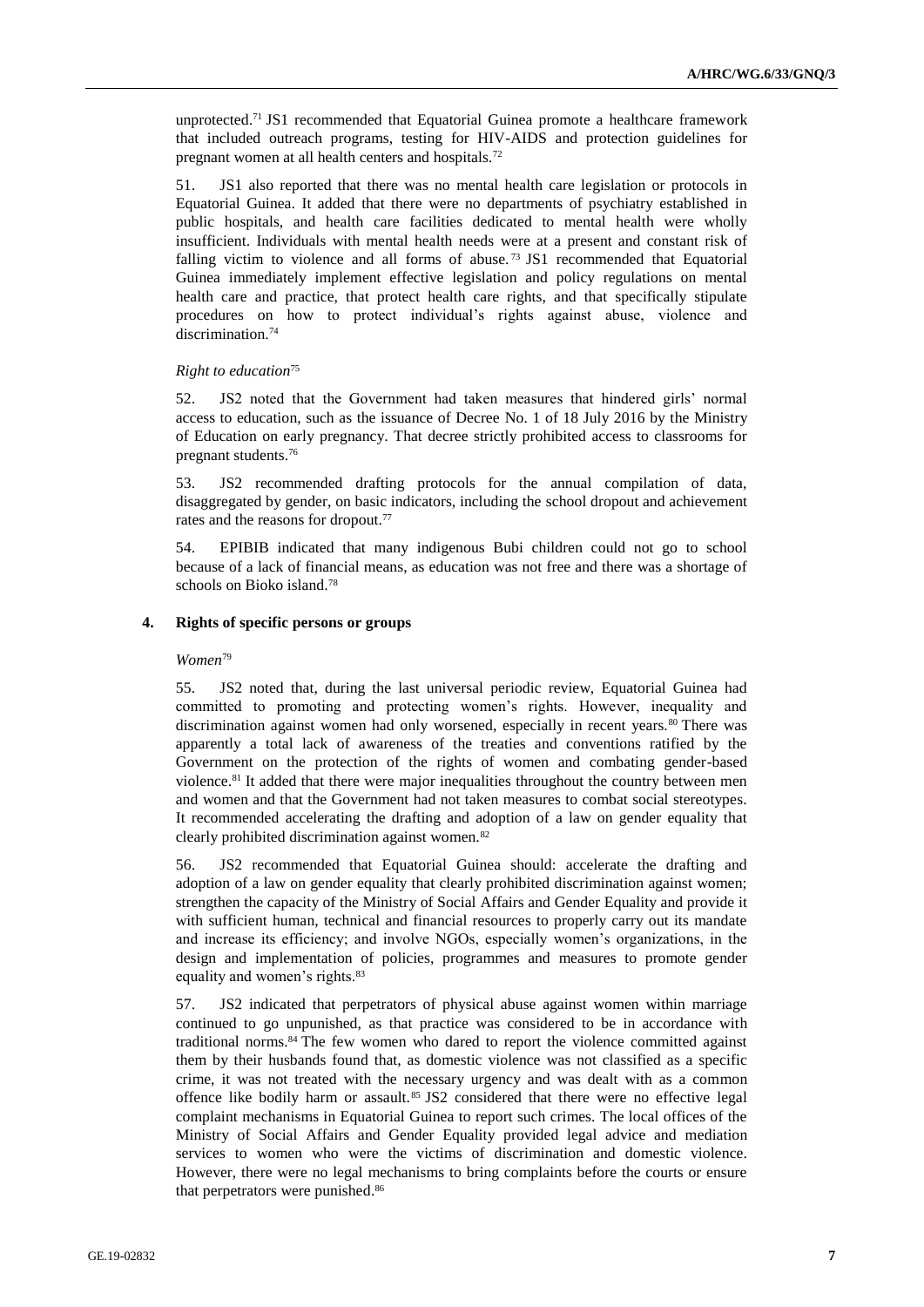58. JS1 indicated that Equatorial Guinea had committed to accelerating the process of adopting specific legislation and a national action plan to combat all forms of violence against women, particularly those in vulnerable situations, including migrants, persons with disabilities and women in detention facilities.<sup>87</sup>

59. JS2 recommended: guaranteeing women's effective access to justice, including through the provision of legal assistance, and creating legal education and training mechanisms for members of the justice sector, including judges, lawyers and prosecutors; accelerating the adoption of a law providing for comprehensive protection of women to prevent, punish and eradicate the excessive violence against women prevalent in the country and guarantee strict compliance with the law; putting the national multisectoral programme to combat gender-based violence into operation; and reforming the relevant sections of the Criminal Code and other pertinent laws to address all forms of violence against women and unconditionally criminalize domestic violence.<sup>88</sup>

#### *Children*<sup>89</sup>

60. The Global Initiative to End All Corporal Punishment of Children (GIEACPC) noted that the drafting of a law on children had long been under consideration. In 2011, the proposed new law, which included civil and penal measures for child protection as well as protection for children in conflict with the law, was reviewed by UNICEF. A draft Family Code and a draft Law on Gender Violence were under discussion.<sup>90</sup>

61. GIEACPC noted that though corporal punishment in Equatorial Guinea was prohibited as a sentence for a crime, it was still lawful in the home, in alternative and day care settings, in schools, and in penal institutions. It indicated that legislation should be enacted to explicitly prohibit all corporal punishment in all settings, including the home, and all legal defences for its use, including in the Civil Code 1889, should be repealed.<sup>91</sup>

62. GIEACPC noted, with relation to corporal punishment of children in the home, alternative care settings and day care, that articles 154 and 268 of the Civil Code 1889 provided for the right to administer "reasonable and moderate" correction.<sup>92</sup> With regard to schools, it noted that the Ministry of Education had launched a campaign to stop the use of corporal punishment in schools but that there was no explicit prohibition of corporal punishment in law.<sup>93</sup> Additionally, there was no explicit prohibition of corporal punishment as a disciplinary measure in penal institutions.<sup>94</sup>

63. GIEACPC stated that in the second cycle of the Universal Periodic Review the government had accepted recommendations <sup>95</sup> to "eradicate" corporal punishment. <sup>96</sup> However, since the review, there had been no change in the legality of corporal punishment. No progress had seemingly been made on the draft law on children and no bills had been introduced on the prohibition of corporal punishment of children.<sup>97</sup>

64. GIEACPC hoped that during the review in 2019 a specific recommendation would be made that Equatorial Guinea draft and enact legislation as a matter of priority to explicitly prohibit corporal punishment of children in all settings, including in the home, and repeal all legal defences for its use.<sup>98</sup>

## *Minorities and indigenous peoples*

65. EPIBIB indicated that the Bubi indigenous people did not enjoy freedom of movement and could not easily move from one part of the island to another. Although the island covered an area of only 2,000 square kilometres, they needed government authorization to move from one town or village to another. EPIBIB reported that there were military checkpoints outside the villages, controlling people's comings and goings. This meant that contact with relatives and friends living in other villages was restricted. Furthermore, there were no Bubi representatives elected by the Bubi indigenous people, as the Government did not permit them to hold a congress at which they could elect their own representatives.<sup>99</sup>

66. EPIBIB added that the Government had converted the island into a petrochemical complex without the consent of the Bubi indigenous people. It noted that the pollution there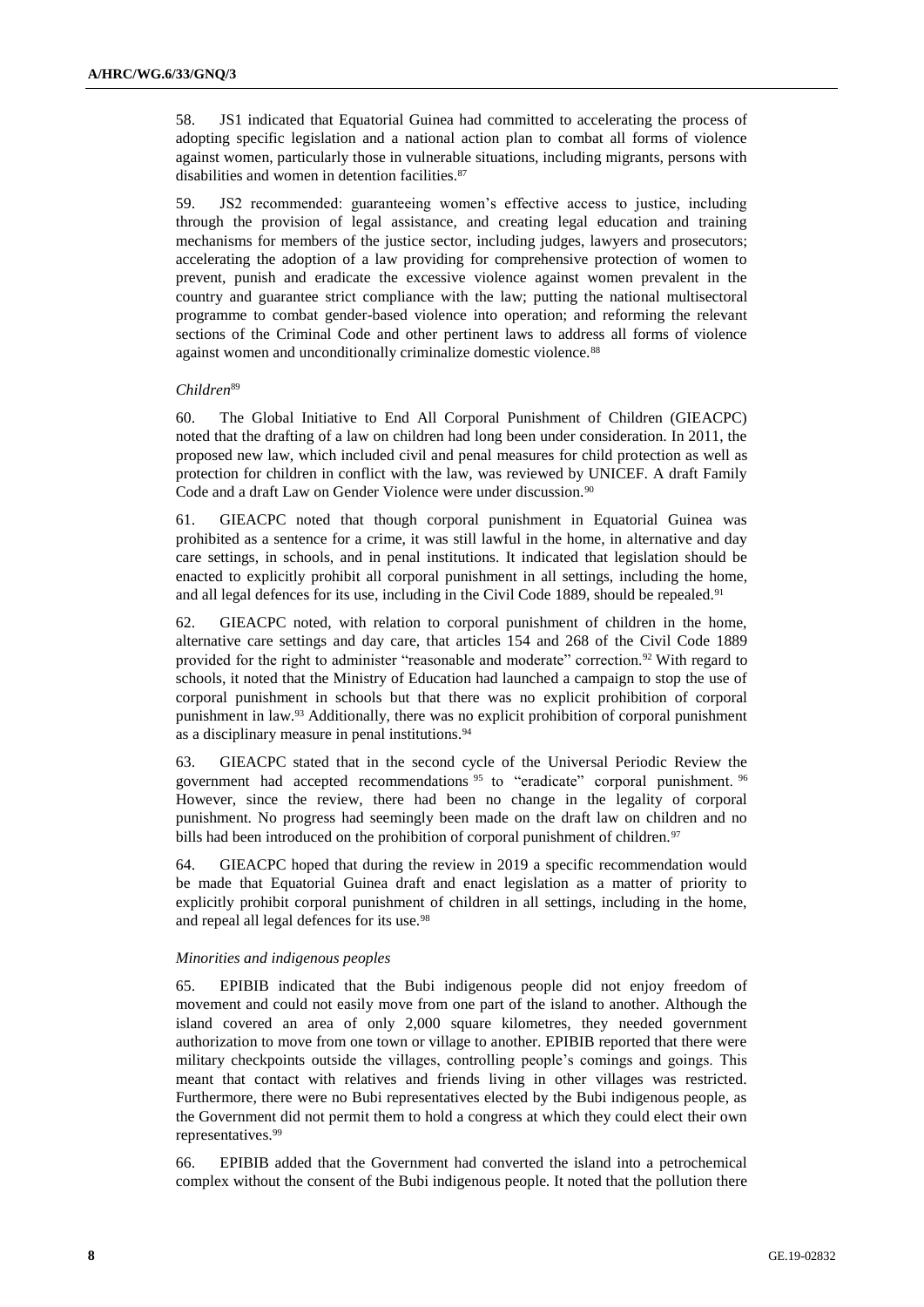was apparently unbearable. The island's population density continued to grow. There was no limit on the number of foreign nationals coming to live on the island.<sup>100</sup>

67. EPIBIB reiterated its recommendations that Equatorial Guinea should: initiate a constructive dialogue in the United Nations with the Bubi people of the island of Bioko, on the basis of the United Nations Declaration on the Rights of Indigenous Peoples; comply with article 37 of that Declaration, which required the Government to recognize the sovereignty of the Bubi people, which they had never legitimately lost, through previous agreements; and ensure that all the Bubi people from the island of Bioko who had had to flee the country could return freely, including those who had been expelled by the Government.<sup>101</sup>

<sup>1</sup> The stakeholders listed below have contributed information for this summary; the full texts of all

#### *Notes*

original submissions are available at: [www.ohchr.org.](http://www.ohchr.org/) *Civil society Individual submissions:* AI Amnesty International, London (United Kingdom); CGNK Center for Global Nonkilling, Honolulu (United States of America); EPIBIB El Pueblo Indígena Bubi de la Isla de Bioko, Madrid (Spain); GIEACPC Global Initiative to End All Corporal Punishment of Children London (United Kingdom); ICAN International Campaign to Abolish Nuclear Weapons, Geneva (Switzerland). *Joint submissions:* JS1 **Joint submission 1 submitted by:** EG Justice, Washington DC (United States of America); and the Center for Equatoguinean Studies (CESGE); JS2 **Joint submission 2 submitted by:** Igualdad y Derechos Humanos de la Mujer em África (IDHMA), Malabo (Equatorial Guinea); la Asociación Pro Derechos Humanos de España (APDHE); EG Justice; SEJOF; JS3 **Joint submission 3 submitted by:** ASODEGUE, Madrid (Spain); ADISI, AIDS-Free World; APDHE; CEID-GE; CESGE; EG Justice; and NEWSeta; JS4 **Joint submission 4 submitted by:** CIVICUS: World Alliance for Citizen Participation, Johannesburg (South Africa); Committee to Protect Journalists (CPJ); Centro de Estudios e Iniciativas para el Desarrollo (CEID); ONG Cooperación y Desarrollo; EG Justice. <sup>2</sup> The following abbreviations are used in UPR documents: ICERD International Convention on the Elimination of All Forms of Racial Discrimination; ICESCR International Covenant on Economic, Social and Cultural Rights; OP-ICESCR Optional Protocol to ICESCR; ICCPR International Covenant on Civil and Political Rights; ICCPR-OP 1 Optional Protocol to ICCPR; ICCPR-OP 2 Second Optional Protocol to ICCPR, aiming at the abolition of the death penalty; CEDAW Convention on the Elimination of All Forms of Discrimination against Women; OP-CEDAW Optional Protocol to CEDAW; CAT Convention against Torture and Other Cruel, Inhuman or Degrading Treatment or Punishment; OP-CAT Optional Protocol to CAT; CRC Convention on the Rights of the Child; OP-CRC-AC Optional Protocol to CRC on the involvement of children in armed conflict; OP-CRC-SC Optional Protocol to CRC on the sale of children, child prostitution and child pornography;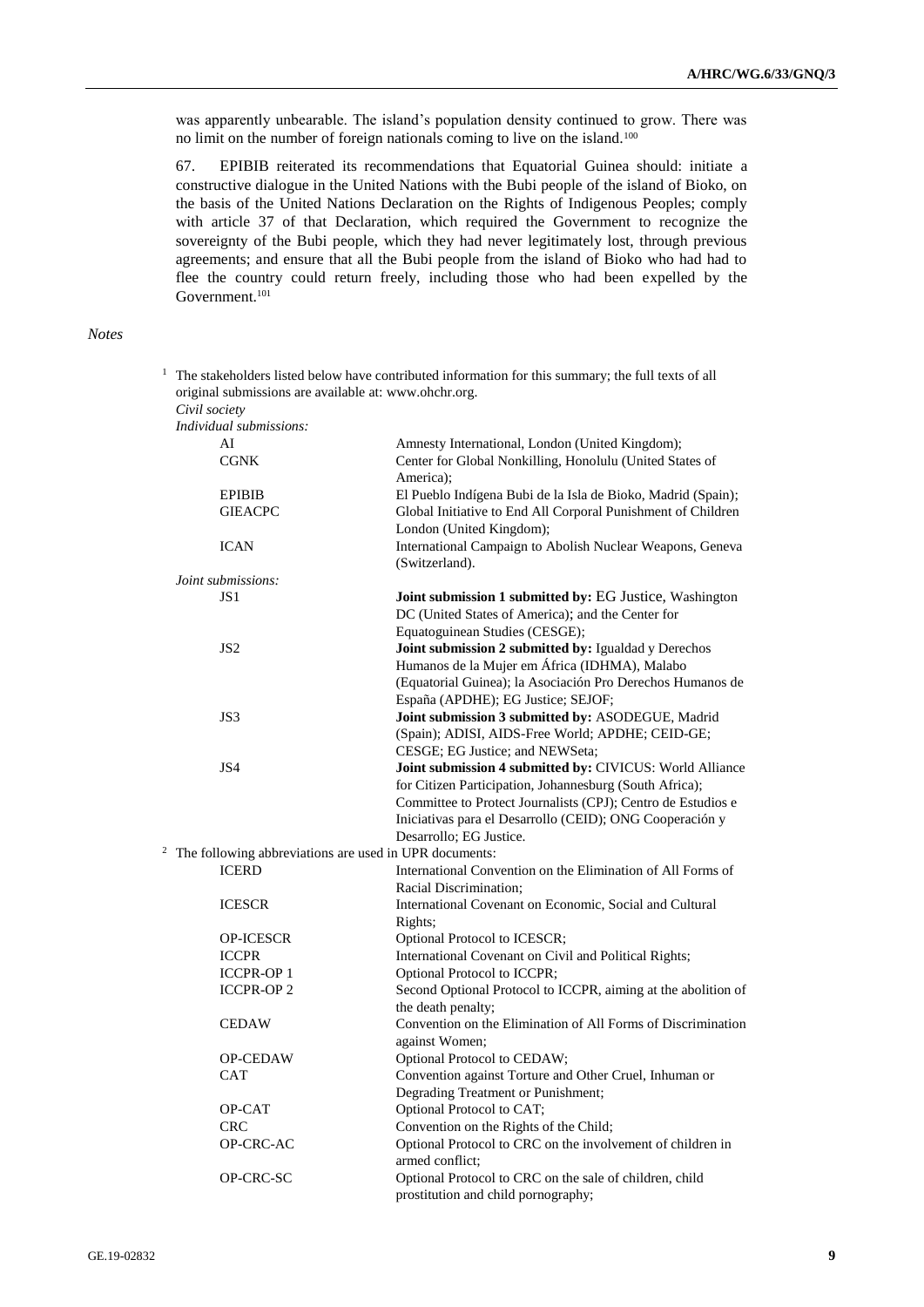OP-CRC-IC Optional Protocol to CRC on a communications procedure;<br>ICRMW International Convention on the Protection of the Rights of International Convention on the Protection of the Rights of All Migrant Workers and Members of Their Families; CRPD Convention on the Rights of Persons with Disabilities; OP-CRPD Optional Protocol to CRPD; ICPPED International Convention for the Protection of All Persons from Enforced Disappearance. For the relevant recommendations, see A/HRC/27/13, paras. 134.1-134.23, 134.48, 134.100, 134.102, 135.1-135.29, 135.54, 136.1-136.6. CGNK, p. 5. CGNK, p. 5 and JS3, p. 16. JS3, p. 16.  $^7$  ICAN, p. 1. JS4, p. 16, para. 6.5. See also AI, p. 5. <sup>9</sup> For the relevant recommendations, see A/HRC/27/13, paras. 134.24-134.30, 134.32, 134.33 and 135.33-135.40. JS3, paras. 4-5. AI, pp. 4-5. JS1, para.11. <sup>13</sup> For the relevant recommendations, see A/HRC/27/13, paras. 134.34-134.42 and 135.51. JS2, para. 26. JS2, para. 29. JS2, paras. 33-35. JS1, paras. 18. JS1, p.17. For relevant recommendations see A/HRC/27/13, paras. 134.44-134.48, 134.51-134.54, 134.59- 134.60, 134.62-134.63, 135.10-135.15, 135.52-135.57, 135.60 and 135.62-135.63. JS3, para. 42. <sup>21</sup> JS3, p. 16. See also CGNK, p. 5. JS3, para. 45. JS3, para. 8. JS3, paras. 9-32. JS3, paras. 33-34. JS3, p. 16. JS2, para. 24. <sup>28</sup> For relevant recommendations see A/HRC/27/13, paras. 134.51-134.54, 134.62-134.66, 135.23, 135.30, 135.41-135.43, 135.60 and 135.62-135.66. JS4, para. 1.8. JS3, paras. 46-47. For relevant recommendations see A/HRC/27/13, paras. 134.39-134.40, 134.67-134.72, 135.45- 135.46 and 135.68-135.76. JS4, para. 4.2. JS4, para. 4.3. JS4, para. 4.2. JS4, para. 6.3. For relevant recommendations see A/HRC/27/13, paras. 134.26 (Spain), 134.67 (France), 134.72 (Spain), 135.68-135.71 (United Kingdom of Great Britain and Northern Ireland) (Czech Republic) (Italy) (Czech Republic) and 135.75 (Canada). AI, pp. 1-2. JS4, para. 2.2. JS1, para. 12. JS2, para. 15. AI, p. 2. See also JS4, para. 2.3. AI, p. 2. AI, p. 4. JS4, para. 6.1. JS4, para. 1.9. JS4 paras. 3.2-3.7. AI, p. 5. JS4, para. 6.2.

- JS4, para. 5.3.
- JS4, para. 1.8.
- JS3, paras. 57-58.